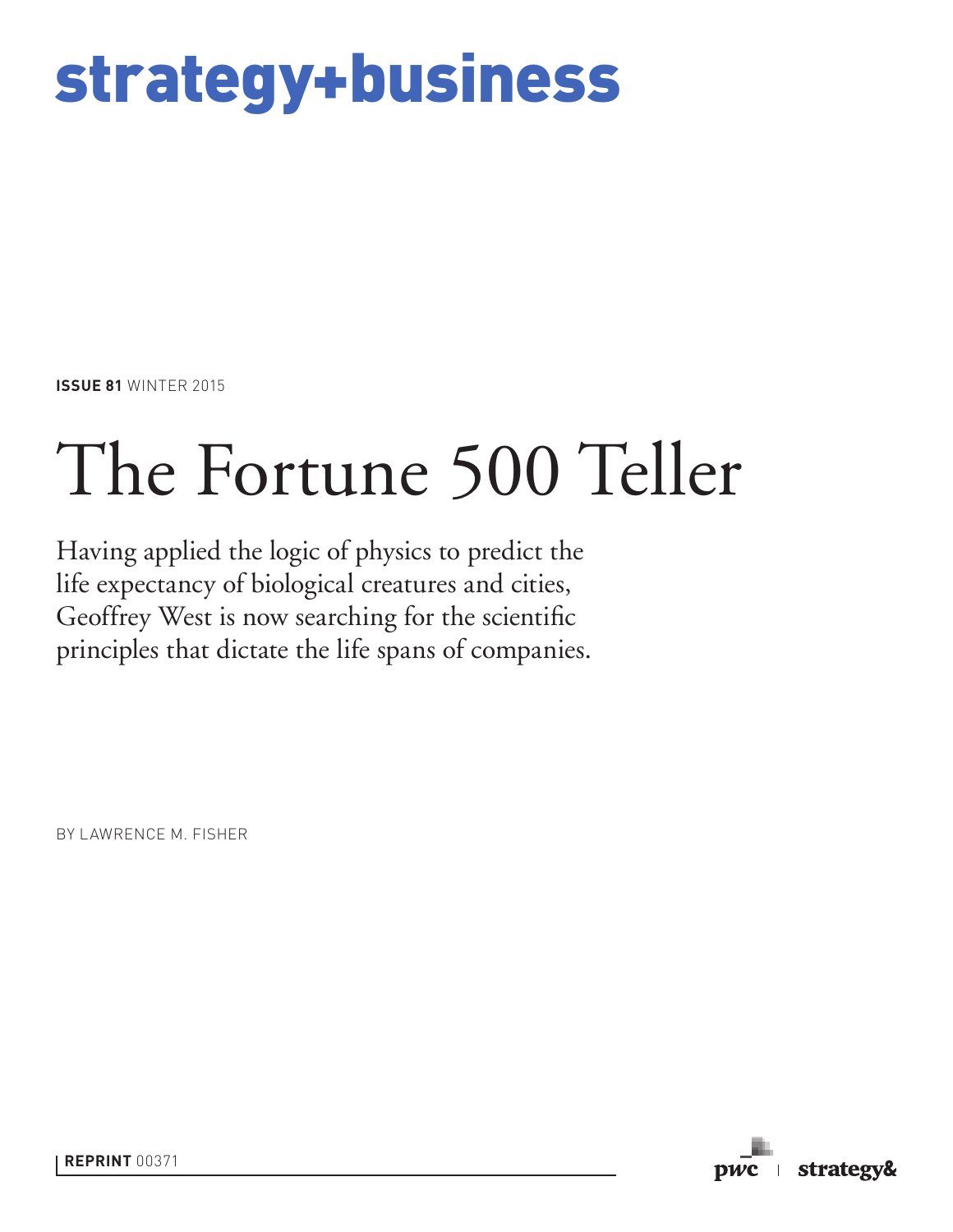# The Fortune 500

**1**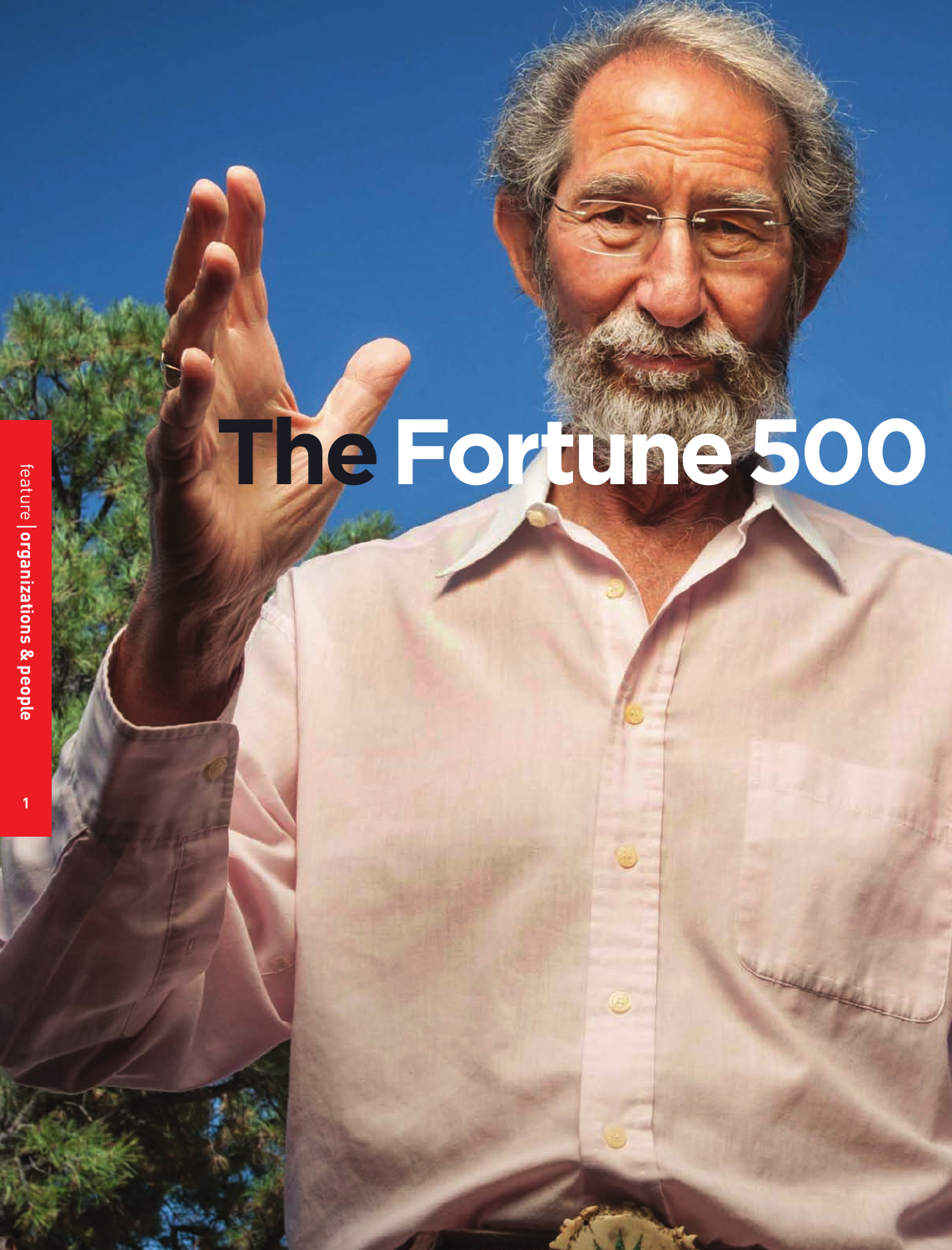## Having applied the logic of physics to predict the life<br>expectancy of biological creatures and cities, Geoffre<br>is now searching for the scientific principles that dict<br>life spans of companies. BY LAWRENCE M. FISHER expectancy of biological creatures and cities, **Geoffrey West** is now searching for the scientific principles that dictate the life spans of companies. **BY LAWRENCE M. FISHER**

**2**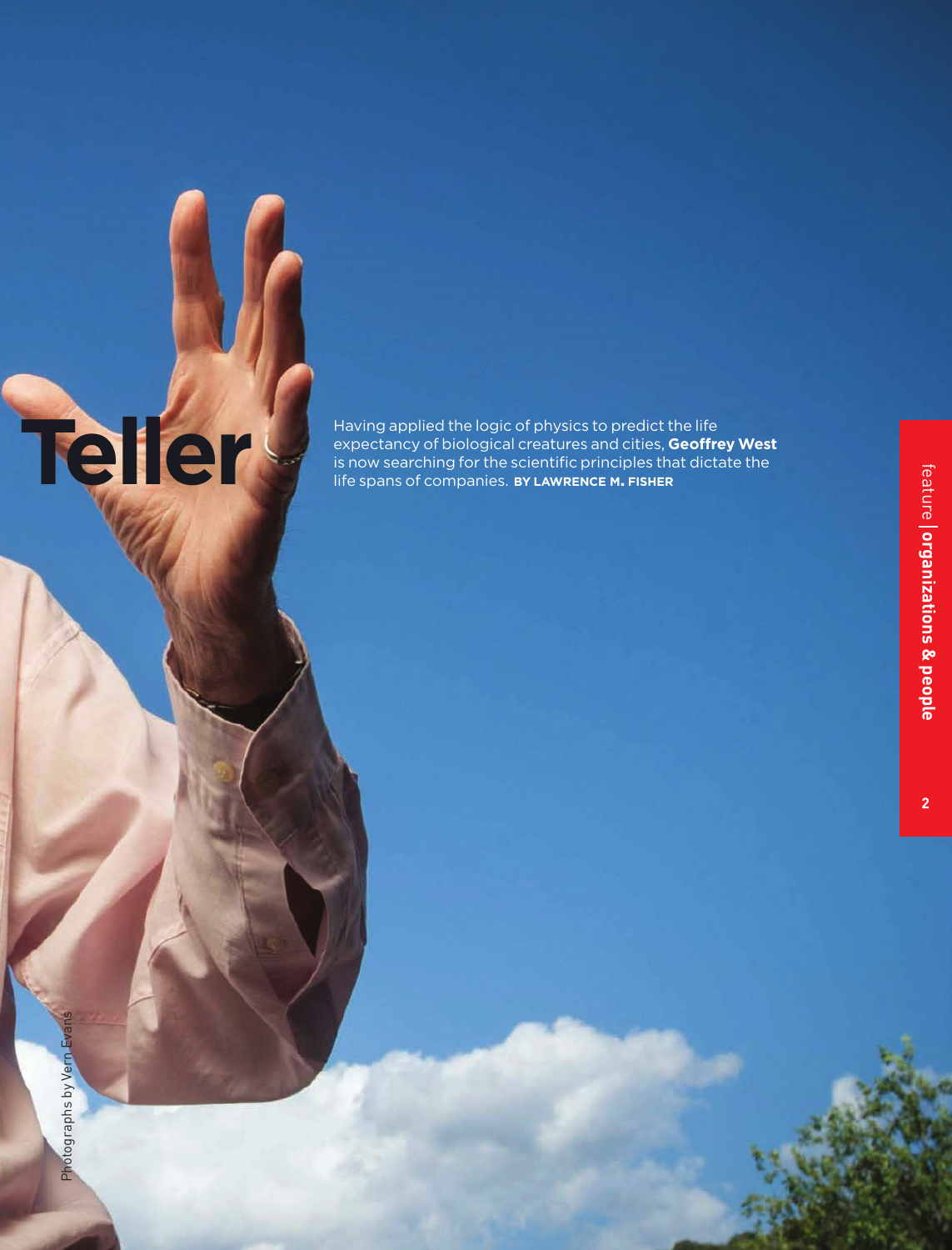### **Lawrence M. Fisher**  *larryfisher1@me.com* is a contributing editor of *strategy+business*. He covered business and technology for the *New York Times* from 1985 to 2000, and his work has also appeared in *Fortune, Forbes,* and *Business 2.0*. He lives near Seattle.

If you want to stay chummy with Larry Page, don't ask, "When do you think Google will die?" Geoffrey West wrote that question on a whiteboard at Sci Foo, an annual confab of the digerati that Google co-sponsors, in August 2011. The cofounder of the company was not pleased.

"Boy, he was really upset, not happy at all," recalls West, a physicist and past president of the Santa Fe Institute. "I tried to explain to him that these sessions are supposed to be fringe, provocative, but he was really not happy." West concedes that posing this query to a company founder is like asking when she thinks her firstborn child will die.

This is the sort of question West has asked often over the past 20 years, ever since a mix of midlife angst and fickle federal funding prompted him to shift his focus from high-energy particle physics to an exploration of biology and social systems. A native of London, West has thrived since being transplanted to the arid soil of New Mexico decades ago. He has found a remarkably consistent set of mathematical laws that govern plant and animal life, and a still more surprising set of rules for the growth of cities and companies.

In his popular TED talk — which has racked up more than 1.3 million views — and his lectures, West asks questions that are perplexing and occasionally impertinent. Is Microsoft an elephant? Is New York a big whale? Are cities and companies just large-scale organisms? For West, the connections between a man and a mouse, between Microsoft and Manhattan, have been lurking in plain sight, waiting only for someone with a physicist's rigor to look their way. Social scientists and management theorists may have arrived at some of the same conclusions through observation or intuition. But West has done the math.

Put aside your copy of *Built to Last*. "Cities live forever, but all companies die," says West. Jericho has been a city for more than 10,500 years, despite Joshua's best efforts. Hiroshima (population 1.2 million) survived an atomic bomb. Yes, the chemical company DuPont was founded in 1802, and is still thriving. But an exhaustive review of data shows the half-life of a publicly traded company in the United States to be just 10 years. Big companies, such as Wang, Compaq, and Tandem, to pick only from computer makers, have gone away or been merged out of existence after a few decades or less. And their current-day equivalents will ineluctably follow. "If you have a serious theory, you should be able to predict when Google is going to go bust," West says. The "new economy" doesn't create new rules of organizational physics.

A serious scientific theory obeys mathematical laws and has substantial predictive power. Biological and social systems, West admits, will never have a theory as precise as those in physics, which have allowed us to forecast the motion of the planets with a great degree of certainty. Why are biological and social systems different? Their complexity presents problems in both mathematical modeling and philosophical foundations. Nevertheless, he believes, science should be able to produce a kind of grosgrained theory, one that will allow researchers to ask big questions and arrive at useful answers.

West's theory offers fodder for thought — and also somewhat contradictory conclusions — for people concerned with the future of cities and companies. Cities enjoy very long lives and keep growing in part because they become ever more diverse with increased size,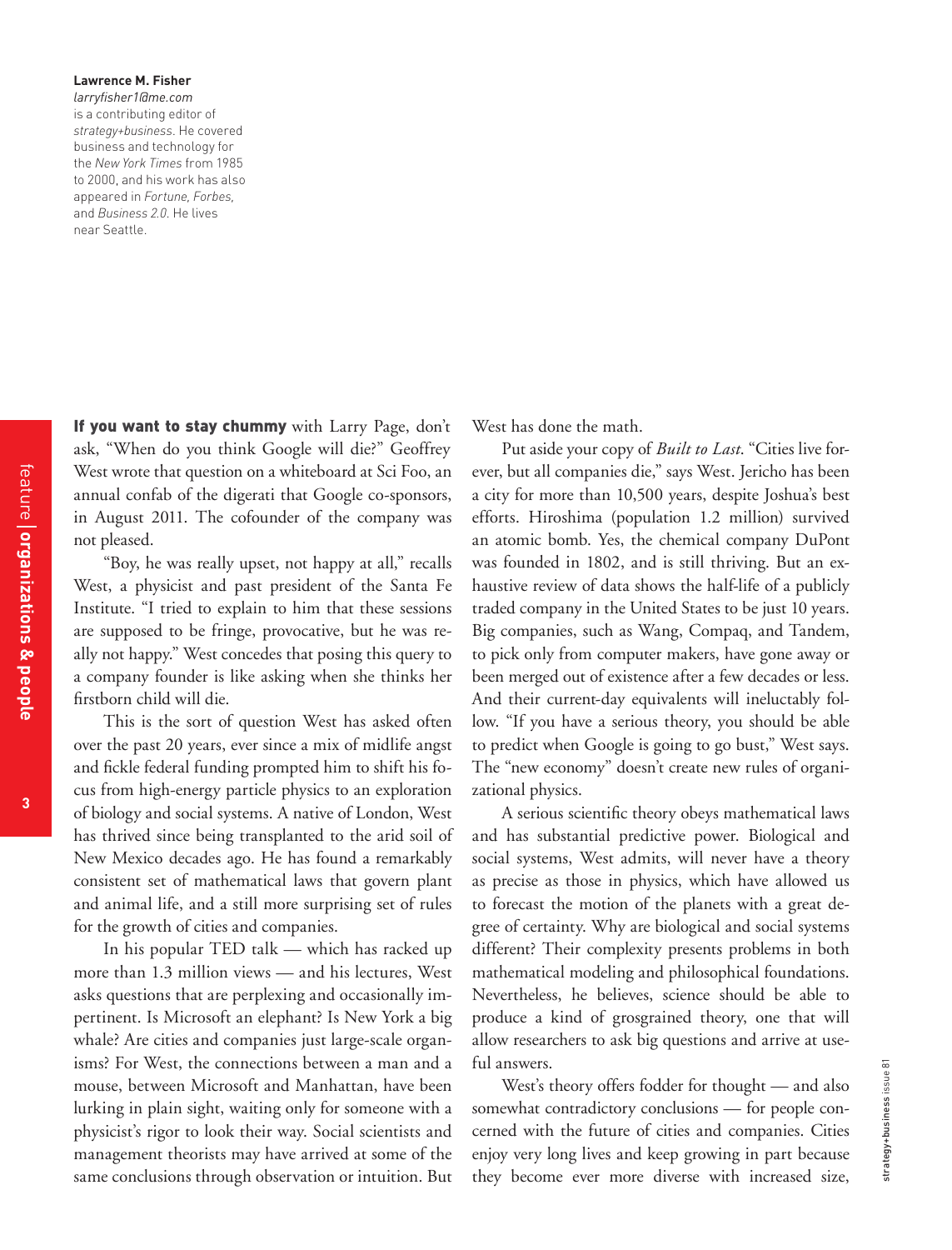# **For West, the connections between a man and a mouse, between Microsoft and Manhattan, have been lurking in plain sight.**

which helps foster endless cycles of innovation. Companies, by contrast, tend to have a shorter, more defined life span. Successful companies focus on what they do best, casting aside fringe people and fringe projects that don't fit the mission. But that laser-like concentration on the core cuts off the serendipitous discoveries that fuel cycles of renewal. West thus advises corporate leaders intent on taking a long-term view that they need to open up and accommodate a degree of diversity that may cause some discomfort. To keep growing, hire more mavericks and take more risks.

West's theories of social systems have gained currency with the dramatic increase in urbanization. As he notes, just a small percentage of U.S. residents lived in cities 200 years ago; today, more than 82 percent live in urban areas. In 2007, the planet's urbanization crossed the halfway mark. As this trend continues, the kind of reduction to first principles that West pursues is invaluable. West has consulted to civic and corporate leaders around the world, making his airy office in the hills above Santa Fe a pilgrimage site for urban planners and politicos.

### **Cross-Disciplinary Thinking**

West came to his current occupation almost serendipitously. Born in 1940, he was raised in London's hardscrabble East End. He earned an undergraduate degree from the University of Cambridge and a Ph.D. in physics from Stanford University, and worked in the particle theory group at Los Alamos National Laboratory, in New Mexico. But physics began to fall out of favor during the Clinton administration. In 1993, when Congress killed the Superconducting Super Collider, a particle physicist's dream machine, West felt a chill. And as a scion of short-lived men (his father died at 61), he had developed an acute awareness of mortality. He sought something different to do with the rest of his life and found biology.

In those days, it was popular to decry physics as the science of the 19th and 20th centuries; biology would be the science of the 21st. "I took a stand, out of arrogance, certainly not from knowledge, that if indeed that was true, [biology] won't really be a true science until it takes on some of the paradigms of physics," he says. "You need to make it quantitative, with some fundamental laws." If biology is a science, West reasoned, biology textbooks should have contained calculations showing why human beings live about 70 years. But they didn't.

West began searching, initially as a hobby, for a theory of life, aging, and death. Why does a mouse live only a couple of years, a human being about 70, and some whales more than 200, when we are all made of essentially the same stuff? "You need a theory of what's keeping you alive, to explain the engine of metabolism," he says. "Then out of the blue I learned about Kleiber's Law. And it blew my mind."

Max Kleiber, a Swiss-born biologist who conducted research at the University of California at Davis in the 1930s, observed that for the vast majority of animals, the metabolic rate scales to the three-fourths power of the animal's mass. If you double the size of an animal, it doesn't require twice as much energy to stay alive, but only 75 percent more. This so-called sublinear scaling can be drawn on a graph with a simple diagonal line between the X and Y axes. The exponent for Kleiber's Law is remarkably consistent at three-fourths, whether it is applied to mammals, fish, or insects. Even trees.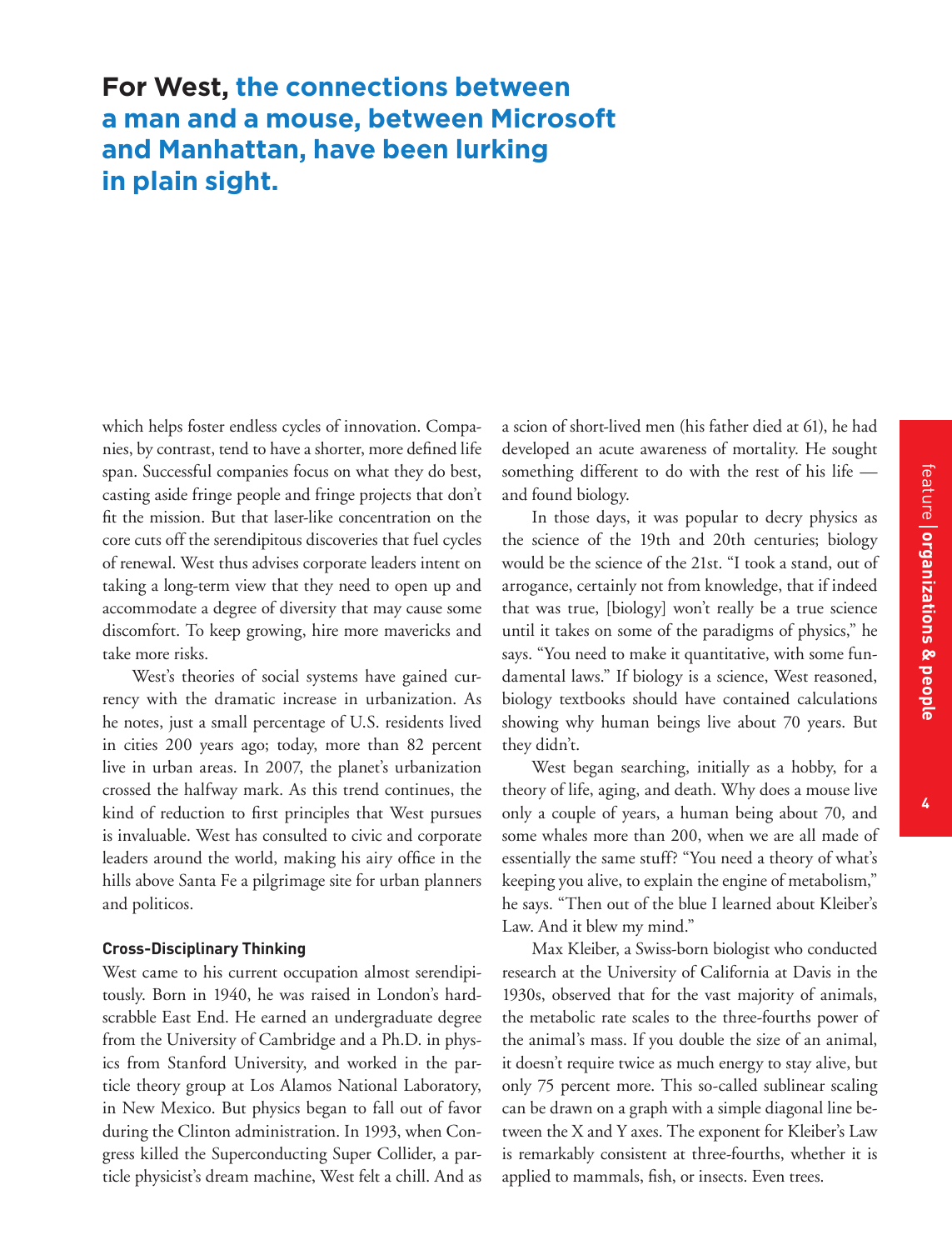**5**

Scaling laws are intrinsic to physics; Galileo wrote scaling laws. So here was a bit of biology that West could embrace. "If you see scaling like this, it is something that transcends history, geography, and therefore the evolved, engineered structure of the organism," he says. All organisms face the same challenge: They are complex systems made of many components, holding as many as  $10^{14}$  cells. And they support all these cells via networked systems. "These scaling laws are actually the manifestation of the universality of the mathematics of physics that controls these networks," he says.

Exciting as this discovery was, West did not immediately quit his day job. While continuing his work in high-energy physics at Los Alamos, he began exploring the vascular system in his off hours. "It's directly related to Kleiber's Law," he says. "The rate the blood flows from your heart through your aorta, that is your metabolic rate, because the whole point is to carry oxygen to the cells." The math was tough, because blood flows through a vascular network — from the macroscopic aorta to microscopic capillaries, then through cellular walls — that is constantly pulsing, expanding, and contracting. It's not like a rigid pipe.

In 1995, James H. Brown, the creator of the field of macroecology and later president of the Ecological Society of America, visited the Santa Fe Institute and asked if there was a physicist around with knowledge of scaling laws. He quickly connected with West, and thus began an unusually fruitful collaboration that stretched over 15 years. West, Brown, and Brian Enquist, then one of Brown's grad students, met every Friday, from 9 a.m. to 2:30 p.m., without lunch. In 1997, their first paper, "A General Model for the Origin of Allometric Scaling Laws in Biology," appeared in *Science*.

"It created quite a lot of waves," says West. "We got a lot of positive feedback, also negative, primarily because biologists don't know how to do mathematics. They don't understand it, and that outraged me."

Brown's eminence in ecology helped mute, if not silence, the naysayers who questioned West's bona fides to discuss biology. Then the steady production of highprofile papers in the most prestigious peer-reviewed journals — *Nature, Science*, *Proceedings of the National Academy of Sciences* — cemented the trio's reputation. "We had developed a generic theory, which means it can apply across the spectrum," West says. It could explain such diverse phenomena as sleep, cancer, and his original preoccupation: longevity, life, and death.

The theory they developed, the ontogenetic growth model, described the way animals metabolize food and transport nutrition by networks to the cells. "Not only did the model predict the growth curve for any organism, it explained why it is we stop growing," West says. The theory holds that the number of capillaries scales nonlinearly with the size of the organism. When the number of cells doubles, the number of capillaries rises by only 75 percent. "Whales have by unit volume ridiculously fewer capillaries than cells," he says. As people (and other creatures) grow larger, the delivery system fails to keep up with the growth in cells. So the growth eventually stops.

Of course, West adds, these insights must be put into math, and the group's papers are full of intimidating quantitative hieroglyphics. As West brought physics and math to the party, his partners brought biology and ecology, and all three remember their collaboration as a career high point. "It was an intellectual high," says Brown, a distinguished professor of biology emeritus at the University of New Mexico. "The three of us look back on that as this absolutely magical time." Brown and Enquist explained the biology to West, and West, who proved a superb teacher, carefully explained the math and physics. Says Brown: "That sparked new directions and rejuvenated his and my careers."

Ultimately, Brown was awarded the most prestigious prize in ecology, the MacArthur Award (unrelated to the MacArthur "genius grants"). The group produced a new paper for the award ceremony titled "The Metabolic Theory of Ecology," and the theory name has stuck. Enquist landed a tenured faculty position at the University of Arizona, where he is professor of ecology and evolutionary biology. West became a fellow at the Santa Fe Institute in 2003. But he was already feeling restless, and despite the accolades he was not entirely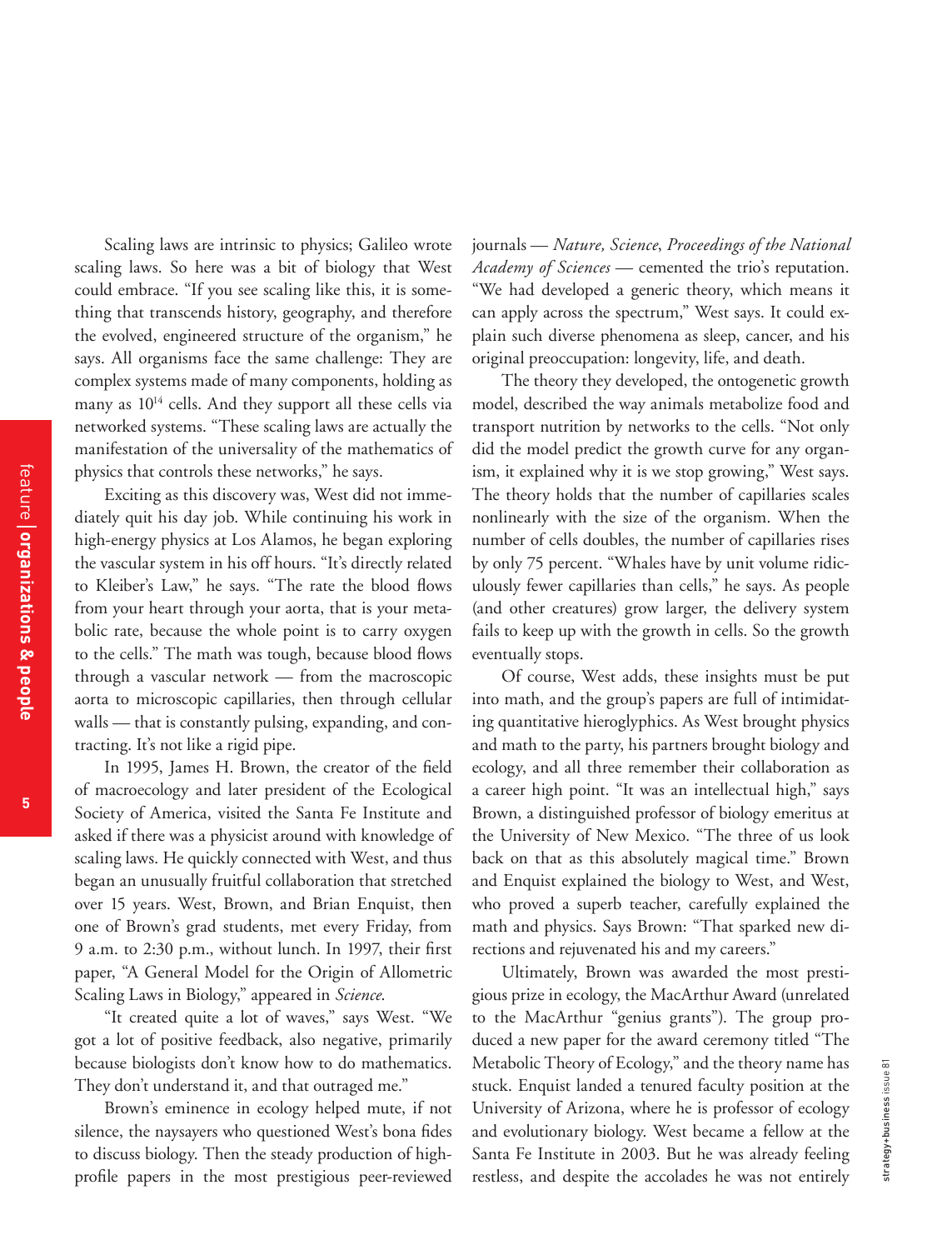**"We had developed a generic theory, which means it can apply across the spectrum." It could explain such diverse phenomena as sleep, cancer, longevity, and death.**



happy with the metabolic theory.

The theory "was all oriented toward ecology; it was narrowing it," says West. "I had a much bigger vision. It's all of biology. And I was already having fantasies that it also applied to social organizations." In the same vein, academic positions at institutions such as Los Alamos tended to narrow the focus of a researcher — encouraging professional researchers to stay in the lanes of their discipline. West was seeking a studio where he could paint on a much larger canvas. And he found it right in his own backyard.

### **A Nerd's Neverland**

It's a cliché, but if the Santa Fe Institute did not exist, Geoffrey West would have had to invent it. Cofound-

ed in 1984 by George Cowan, a Los Alamos physical chemist; Murray Gell-Mann, a Nobel-winning physicist at the University of New Mexico; and others, the institute is inherently cross-disciplinary. Its fellows research complex systems to discover and understand the commonalities that link artificial, human, and natural systems. At any given moment, there are about 30 researchers on site. J. Doyne Farmer, one of the leading proponents of chaos theory, has a position; so does novelist Cormac McCarthy.

In this milieu, West strikes a Gandalfian figure, tall and craggy-faced with an unruly beard, his British accent softened by decades in the Southwestern desert. A fit 75, he hardly looks the part of an éminence grise, and in the institute's flat hierarchy (read: no hierarchy), he's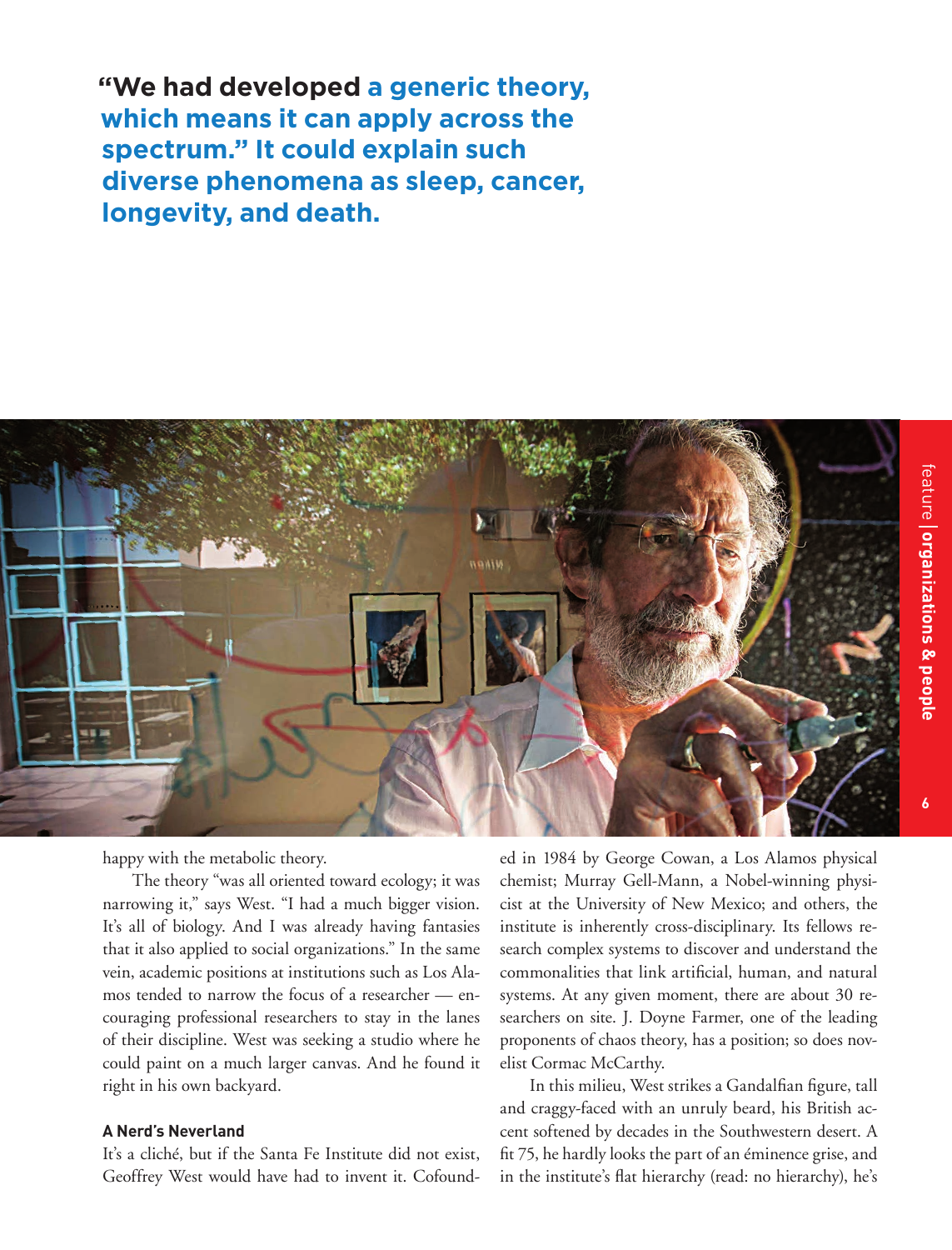not exactly an authority figure. But something about his seniority and his mien gives West an aura of leader. He seems to embody his peers' shared values.

"Part of what Santa Fe promotes, and Geoffrey personifies this, is the value of cross-disciplinary thinking and its application to problems," says Bill Miller, the institute's chairman emeritus, who is also the former chairman and chief investment officer of Legg Mason Capital Management. "You wouldn't think a physicist would have insight into how long an elephant sleeps at night, but he does. He's a very unusual thinker because he's able to connect things in ways people haven't done before."

The cross-pollination of disciplines is encouraged as much by the institute's architecture as by its culture. Fellows and visiting researchers alike have relatively small offices around the perimeter, and the central common areas are contrastingly large. Housed in a remodeled mid-century mansion — made of adobe like practically every other home in Santa Fe — the institute is a kind of glass house, with ample windows and glass partitions replacing many interior walls. The scientists scrawl equations on them.

It's a sweet spot for a man who grew up the son of a professional gambler and a seamstress. Though he attended a good high school, founded by the Coopers' Guild in the 16th century, it was a tough environment; the classroom bully, John McVicar, went on to become England's most wanted criminal. West's first summer job, at 15, was in the Taylor Walker brewery in Limehouse, in the rough Thames Docklands. Excelling in math, West was accepted to Cambridge and began his studies at the age of 17.

### **Is New York a Scaled-Up Santa Fe?**

West's idyll has not been immune to outside pressures. He served as president of the Santa Fe Institute during a critical period, when the financial crisis of 2008–09 threatened to curtail its funding. Unlike Harvard or MIT, the institute has no endowment and no alumni; it depends on regular giving by science-minded individuals. There is a Noyce room, named for Robert Noyce,

the cofounder of Intel. The dozen Omidyar fellows are supported by gifts from Pierre Omidyar, who founded eBay, but many donations are small, given by supporters who are not necessarily extremely wealthy.

As it happened, the crash coincided with the pivot in West's studies from organisms to social organizations, initially cities. The timing was right, as the worldwide acceleration of urbanization had become readily apparent, but little cogent analysis had been done of why it was happening or what it might portend. When Jane Jacobs, lauded author and urban theorist, died in 2006, there was no obvious heir.

"The inexorable trend toward urbanization worldwide presents an urgent challenge for developing a predictive, quantitative theory of urban organization and sustainable development," wrote Luis M.A. Bettencourt, José Lobo, Dirk Helbing, Christian Kühnert, and West in their landmark 2007 paper, "Growth Innovation, Scaling, and the Pace of Life in Cities," published in *Proceedings of the National Academy of Sciences.* "The demographic scale of these changes is unprecedented and will lead to important but as of yet poorly understood impacts on the global environment."

Bettencourt, the lead author on that paper, is (like West) a physicist and a fellow at the institute. He recalls an international meeting about social organization, partly funded by the European Union. "We kept coming back to the same point: Why don't you measure it, why don't you get data?" Bettencourt says. "I think that Geoffrey's really big insight was methodological: scaling. It's most familiar in engineering, where you often build a prototype, of a machine or a boat, and then scale it up. It's very useful in analyzing any system."

The researchers began by comparing infrastructure statistics to population, and found that cities do follow scaling laws, but not the one Kleiber discovered for living organisms. "Is New York a scaled-up Santa Fe? When you first hear that it seems pretty unlikely," says West. "But on second thought, it's just like it is with organisms. A whale doesn't look much like a horse, but is in fact a scaled-up horse to an 85 to 90 percent level. You have to look at data."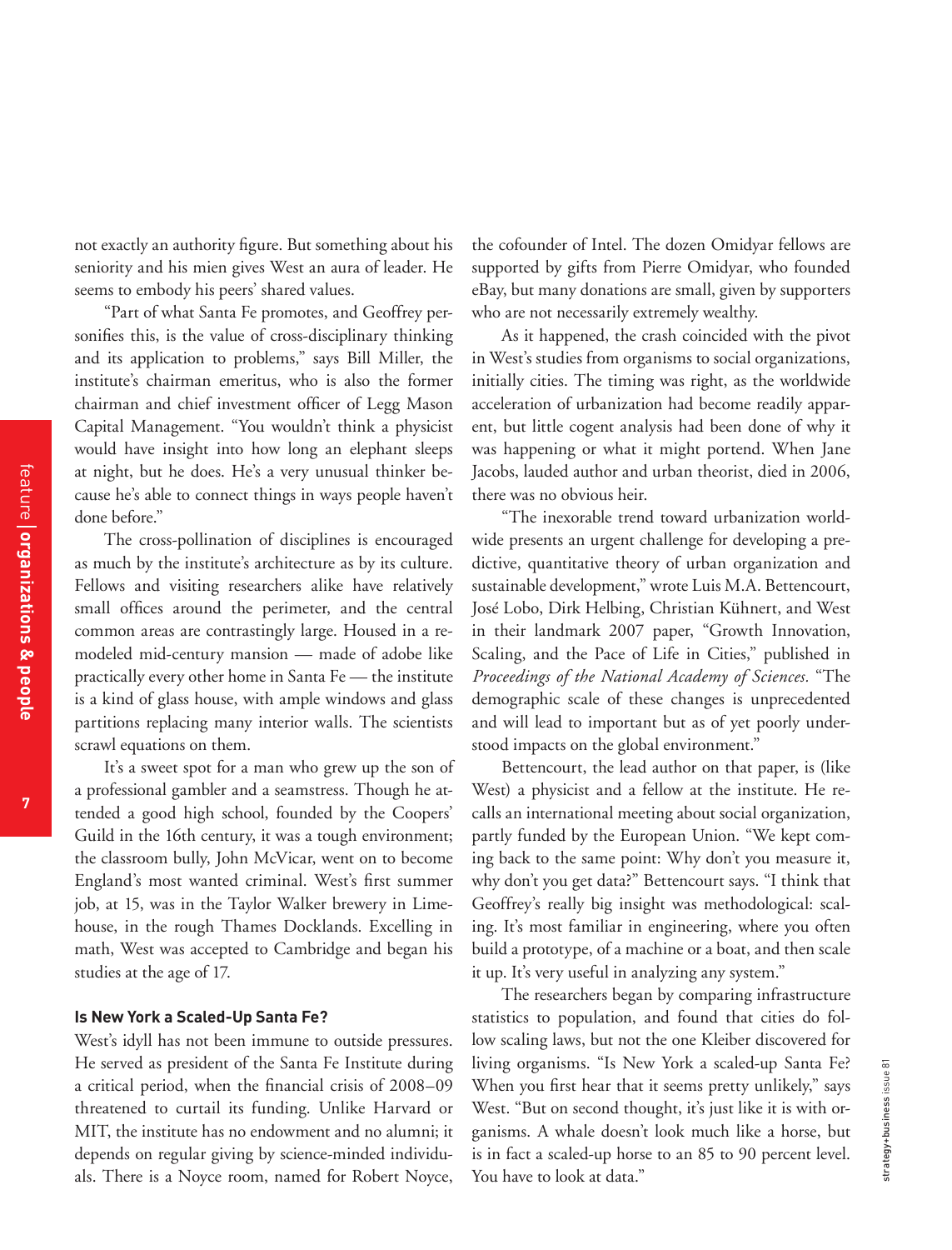**8**

# **"A whale doesn't look much like a horse, but is in fact a scaled-up horse to an 85 to 90 percent level. You have to look at the data."**

The first data they looked at was the number of gas stations in Europe, which a student in Germany compiled in the old-fashioned, pre-Google way: by counting them in the Yellow Pages. They found that by this measure, cities did indeed scale in a regular fashion, and the scale was the same in France, Germany, Holland, and the United Kingdom. In this case, though, the scale was 0.85. That meant that when the population of a city was doubled, it didn't need twice as many gas stations, just 1.85 times as many. Thus there was a 15 percent savings, an economy of scale.

"We've since discovered that wherever we could get data, that scaling was true across the globe," says West. And measurable infrastructure — the length of roads, electric lines, gas lines — shows the same economies of scale. As with the number of cells in the body, the one thing that scales linearly for cities is the number of households. "This looked just like biology except the exponent, the savings, was different."

Although the infrastructure of cities follows a sublinear scale, at 0.85, the scientists found that the output of cities does the opposite. Socioeconomic quantities that experts associate with the interaction of human beings — number of patents, restaurants, AIDS cases, incidences of violent crime — all scale in a *super*linear fashion, at 1.15. "If you double the size of the city [in population], instead of doubling wages, AIDS, etc., you actually get an extra 15 percent, which is increasing returns," says West. "What was mind-boggling was it seemed to work for quantities that had nothing to do with each other, like AIDS cases and patents." Their studies showed the same curve in the U.S., Europe, Latin America, Japan, and China. And this curve can be seen in large and small cities within these countries.

West and his colleagues provided a theoretical explanation for what countless people who have moved to big cities from rural areas have found: There's just more going on there. "The reason cities keep growing is the bigger you are, the more you get, on an individual level," West says. "People see that they get higher wages, there's a greater buzz, more cultural events, more job growth." And as they produce higher feedback loops, cities become more efficient — because the amount of infrastructure growth doesn't need to keep pace with population growth.

Like the work in biology, West's research on cities, with Bettencourt, Lobo, and others, has been published in the most rigorous of peer-reviewed journals. But that has not prevented criticism from his peers. "What West, Bettencourt, and Lobo have been doing is finding empirical data-driven properties of cities," says Steven Koonin, himself a physicist and director of the Center for Urban Science and Progress at New York University. "It is interesting, but what it misses in the next step of knowledge, epistemology, is how does this come about, from all the different components that make up a city."

West concedes that his work with cities lacks the satisfying end points he found in biology, the clear answers to questions that start with *Why.* "In biology, you have natural selection, minimizing the energy needed to pump blood through your circulatory system," he says. "In cities, what if anything is being optimized? My own view is that in some way it is optimizing greed. Everybody, in their own way, wants more. I think that [15 percent] is related to the fact that despite our better natures, we all want more."

And as with biology, the potential for urban areas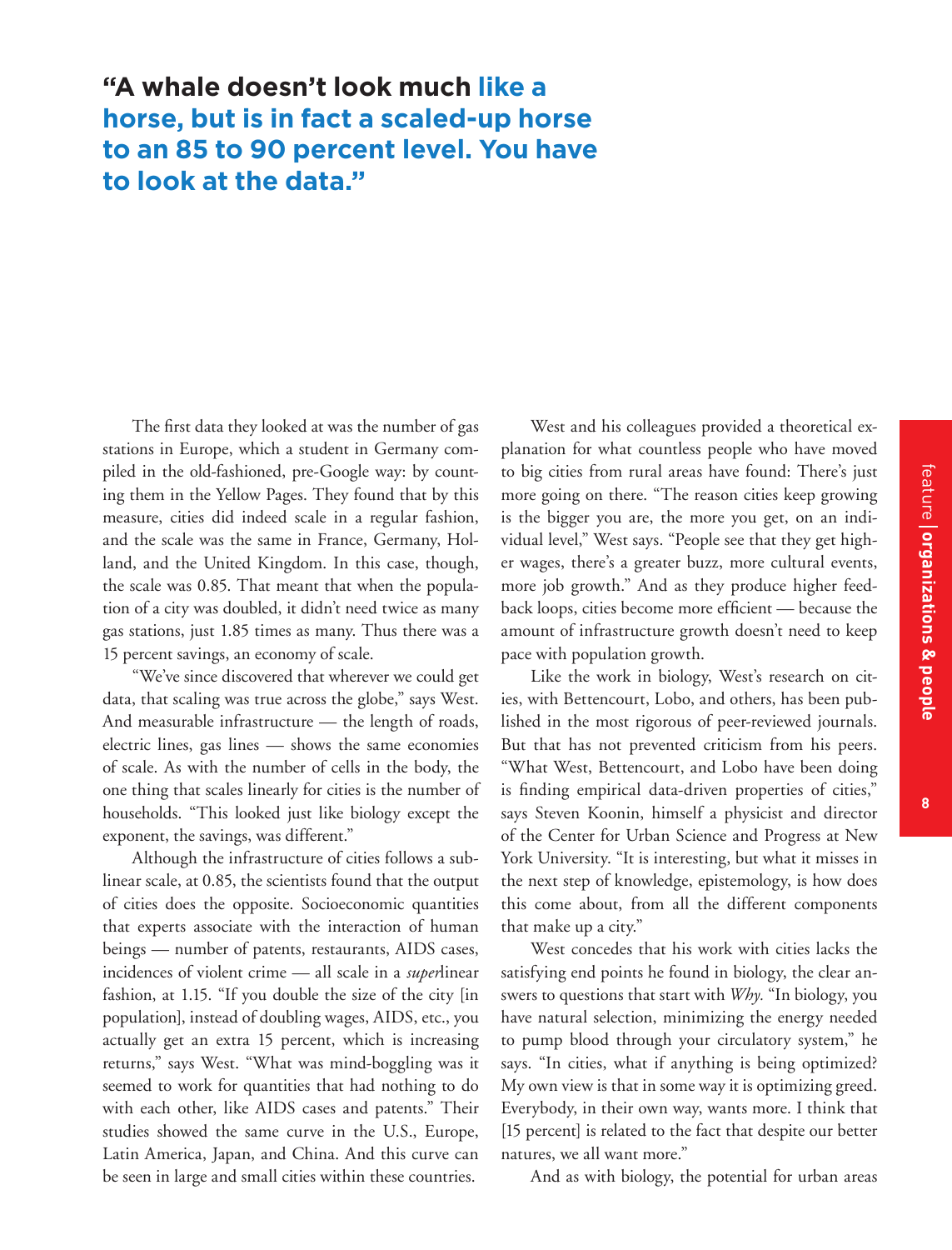**In recent years, West has trained his multifaceted lens on the corporation. Are there limits to how big companies can grow? And to how long they can live?**

**9**



has limits. Because cities scale in a superlinear fashion, they have open-ended growth. But of course there's a catch, something called a finite time singularity. In mathematics, a finite time singularity occurs when a quantity can grow toward infinity in a relatively short time frame — for example, if the speed of a car were to double every year. At some point, the laws of physics step in and stop the growth trend. "This means that it doesn't grow to infinity," West explains. "Somewhere along the curve the system will collapse." Unless, that is, groups of people adapt and innovate. "We invent bronze, we invent the steam engine, the car, information technology, something universal that changes everything," West says. Doing so helps reset the clock. "If you demand open-ended growth, you have to have

cycles of innovation."

But here's another problem. In cities, the pace of life speeds up with size, and West's group has empirical data for this. People walk measurably faster in New York than they do in San Francisco, and they walk still faster in Tokyo. And as cities grow ever larger, they require ever more rapid cycles of innovation to avoid collapse. For a long time now, the magnetic attraction that cities have for inventors, researchers, and investors has enabled that acceleration. "City growth creates problems, and then city innovation speeds up to solve them," Stewart Brand writes in *Whole Earth Discipline.*  A former Santa Fe Institute fellow himself, Brand says West's theory "is upsetting our idea of what cities are and can become."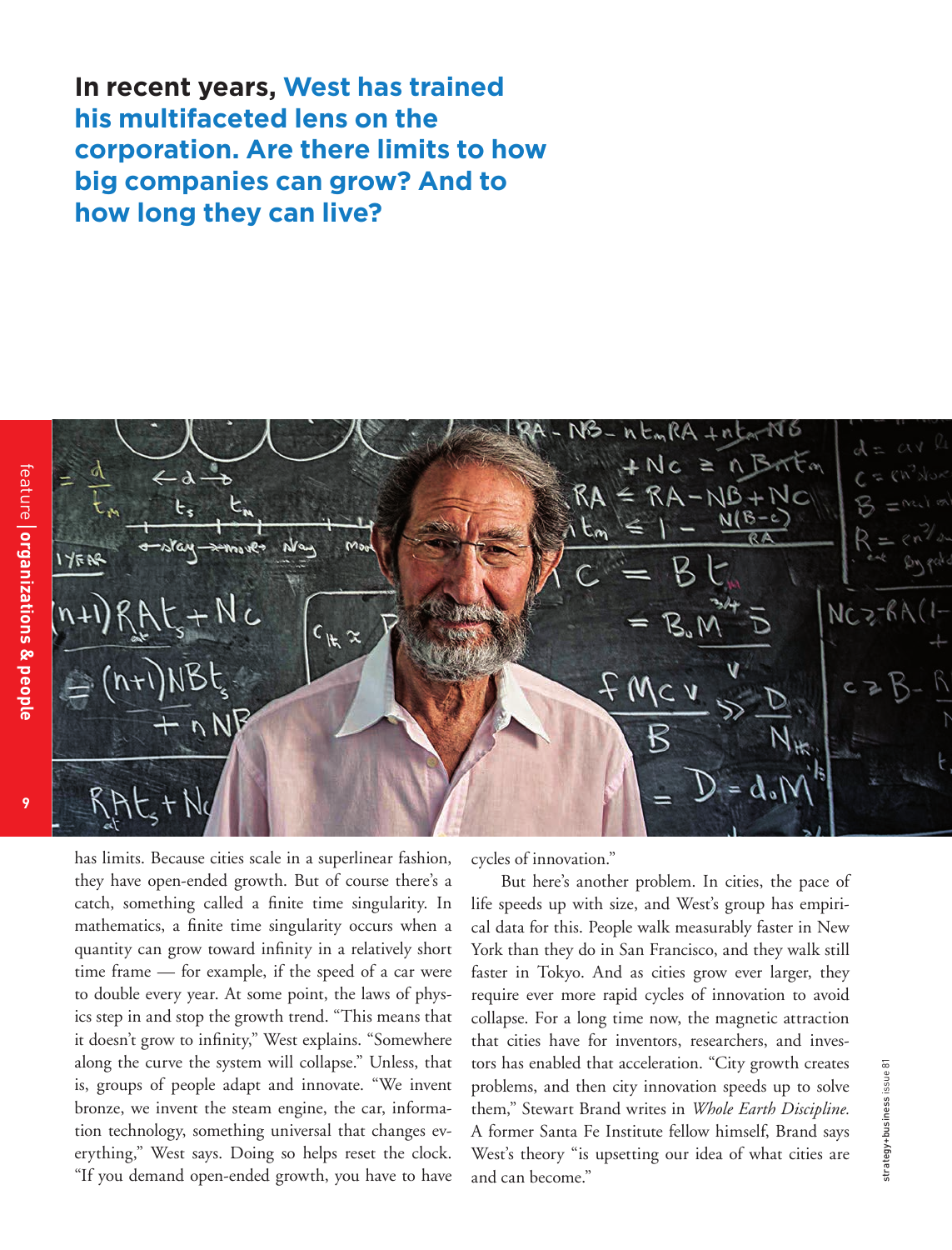West is less sanguine about this trajectory than is his former colleague. He's deeply concerned about the abundance of cities now being built from scratch. Throughout most of human history, cities were born and grew organically, springing up in places convenient to trade routes, river crossings, or other areas where people naturally came together. No longer. "Roughly every month there's the equivalent of a New York metropolitan area built somewhere on the planet," says West. This pace is unlikely to be sustainable. "The stress on resources is going to be incredible. I don't think it's at all possible, and I do not know what the consequences are going to be." The track record of planned cities is not encouraging, and West believes this is the direct result of building without regard to the underlying science. "If you do not understand that these laws are at work, and you arbitrarily build infrastructure, if you do not adhere to the dynamic implicit in these scaling laws, you are doomed to failure," West says. "Consider Brasilia, Canberra; those cities are failures. Cities are people. The infrastructure comes second."

Another challenge is that the very success and growth of cities is making it more difficult to replicate the process. "The time to go from each innovation shift to the next is necessarily shorter than the previous one," explains West. "My interest is sustainability: What do we do to stop this treadmill effect? Because eventually we are going to have a heart attack, and we see all sorts of indications of that."

### **The Corporate Organism**

Nowhere is the imperative to innovate, reinvent, and adapt on shorter time cycles more evident than in the corporate world. And for-profit operations have offered West another platform from which to delve into the physical dynamics and limits of growth. In recent years, he has trained his multifaceted lens on the corporation. Are there limits to how big companies can grow? And to how long they can live? These are questions that haven't been asked in physics labs, but that are routinely debated and hashed out in the boardroom.

One frustration of West's shift from studying organisms to studying organizations has been the lack of reliable data. Biological data is abundant, public, and easily verified. Data on cities is less readily obtained, and less transparent, sometimes comically so. (Apparently, there's a city in China with a population of 6 million that has absolutely zero reported crime, says West.) Corporate data is even more opaque, despite the requirement that all publicly traded companies publish their financial results.

Nevertheless, for a series of published papers, West and his colleagues studied about 30,000 publicly traded U.S. companies across multiple business sectors, from 1950 to 2009. And it turned out that, like animals and cities, they do scale. But unlike the superlinear scaling of cities, which produce more per capita as they grow, companies scale in a sublinear way. That is to say, they become somewhat less efficient as they get bigger. Compared with smaller companies, large companies have lower revenues per employee. Profits as a percentage of sales systematically decrease so that, eventually, the profit to sales margin trends to zero. (Naturally, there are outliers, such as Apple, a very large company with very healthy profit margins.)

Companies that survive long enough to go public exhibit an initial period of rapid growth, the classic "hockey stick" graph that entrepreneurs love to show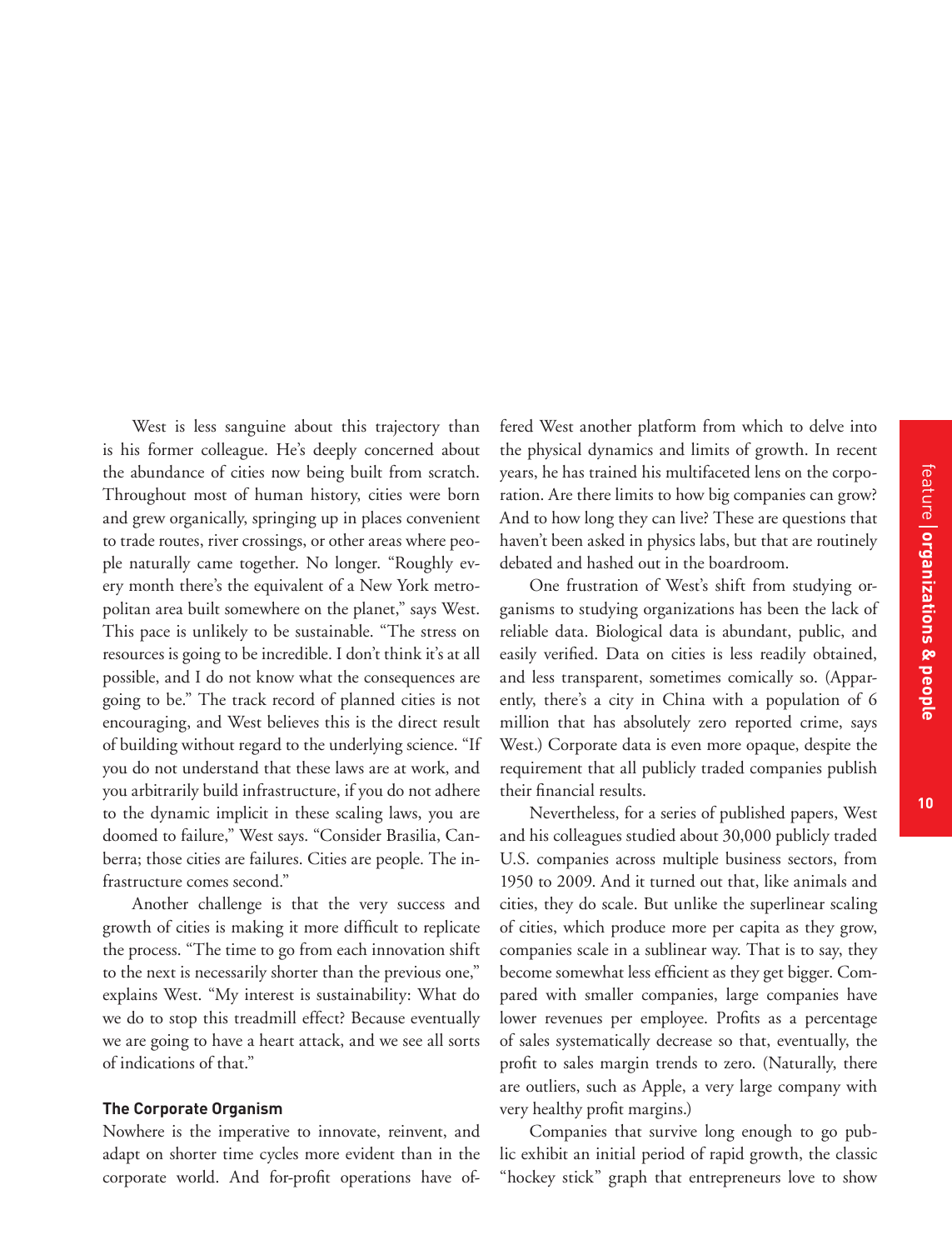venture capitalists. "Then all of them turn over and stabilize at roughly the same value, if they survive," says West. "Their growth curve looks like yours and mine. Then, like you and me, they eventually die. This is quite contrary to the growth curve of a city, which is open ended."

In their most recent paper, "The Mortality of Companies," published earlier this year by *Journal of the Royal Society Interface,* West, Bettencourt, Madeleine I.G. Daepp, and Marcus J. Hamilton note that publicly traded companies are among the most important economic units of modern society. In 2011, companies that traded on the New York Stock Exchange had a total market capitalization of US\$14.24 trillion, roughly the same as the entire gross domestic product of the United States. Yet our understanding of the way public companies live and die remains limited.

Though he confesses it is conjecture at this point, West believes that companies die because their very success forces them to transition from something multidimensional, diverse, and open to new ideas to something more unidimensional and constrained. Ultimately, the innovative part of the company becomes overwhelmed by the bureaucratic side. Quite naturally, big successful companies focus on the kinds of products that made them successful, that best serve their most important existing customers' needs — and they thus miss out on new opportunities because those opportunities seem ephemeral. This is the well-known "innovator's dilemma." Established companies also face the law of big numbers; a new \$400 million product is impressive, but barely moves the revenue needle for a \$50 billion enterprise.

"In the language that we used for a city, you go from a kind of superlinear behavior, with lots of positive feedback loops, to those being more and more suppressed, and dominated by this economy of scale," West says. "That is not a bad thing, but it suppresses the innovative, idea-creation side of the company. It's no accident that when you become a massive company, your research and development is a tiny part of the enterprise. The life cycle of a company then tends to follow, ironically, much more that of an organism, growing quickly at the beginning, and then turning over and becoming static."

One of West's more controversial claims is that cities derive strength from their tolerance for people on the fringe, even the mentally ill and homeless. The bigger the city, the more the fringe elements are encouraged to live there, not just mentally ill people, but artists and niche entrepreneurs who enrich daily life. The people on the fringe allow the rest of us to stretch our minds, to tolerate diverse ways of being in the world.

"If you believe this narrative, then in what way can you make a company more like a city?" West asks. "You allow at least part of it to be a little more organic, to grow in a natural way, and let it be much more open to having mavericks, naysayers, and people with odd ideas hanging around. Allow a little bit more room for bullshit. You need some mechanism to somehow break this straitjacket that big companies take on as they grow."

West says that he talked about this need with Larry Page the first time they met, when Google was just starting. And even then the plan was to organize the company more like a university. That plan has played out in Google's recent reorganization. The search business remains in one unit, with its own chief executive, while all the maverick moonshot efforts are subsumed under the Alphabet holding company, to be run by Page and company cofounder Sergey Brin. The idea: Many of those efforts will fail, but some will succeed, providing future waves of innovation to fuel Google's continued growth in the decades to come.

West is not necessarily advocating for companies to live forever. Unbounded company growth leads to firms that are "too big to fail," and to events like the 2008 crash that disrupted world capitalism altogether. In West's definition, a company dies when it stops reporting financial results. But 45 percent of those firms are either acquired or merged, so they actually live on as part of another entity. YouTube is stronger since Google acquired it in 2006 than it was as an independent com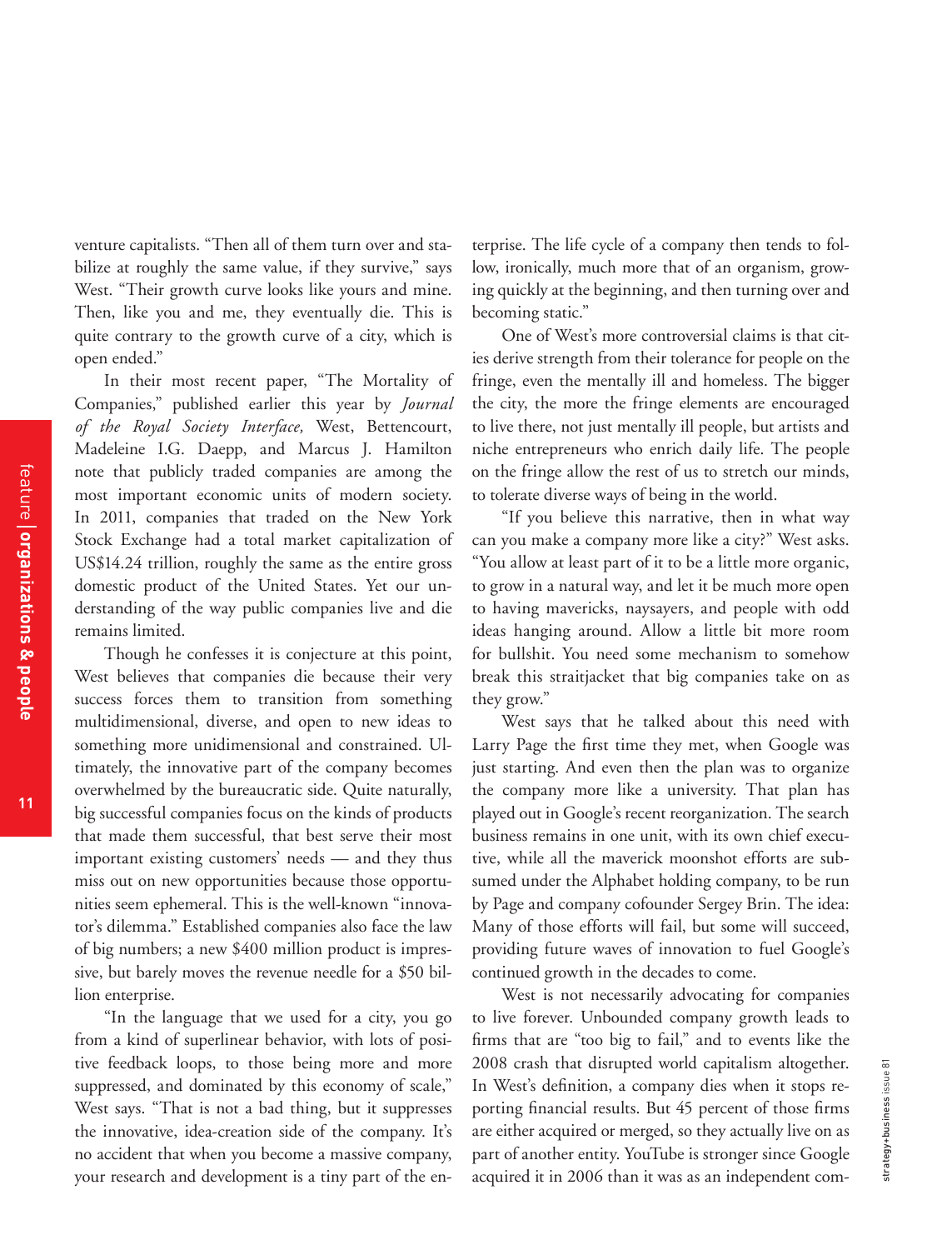pany. Some companies have a near-death experience but successfully reinvent themselves.

Michael Mauboussin, the Santa Fe Institute's current chairman, as well as managing director and head of global financial strategies at Credit Suisse, says he views the company research as a work in progress. "It's lovely to make these empirical observations: Cities live and companies die," he says. "The challenge from a scientific point of view is to explain why." And it's harder to do so with social systems than it is with biological systems. "Each of us as individuals want to live a long time, but for the world, do we want everybody to live a long time? From a societal point of view, is the notion of companies coming and going fairly rapidly good, bad, or indifferent? That's an interesting mental exercise."

### **The Importance of Understanding**

For West, it's more than an exercise. On a soft summer evening punctuated by a brief thunderstorm, West is giving a talk to undergrads at St. John's College, a liberal arts college just outside Santa Fe. He flashes a slide showing a bewhiskered, top-hatted, cigar-smoking industrialist with the remarkable name Isambard Kingdom Brunel, who placed second in a 2002 BBC poll of the 100 greatest Britons. Next is a slide of the *SS Great Eastern,* a steamship that Brunel built in 1852. It was theoretically capable of cruising nonstop from London to Sydney. However, Brunel didn't take into account Australia's lack of coal reserves (which would make a return journey impossible), or the fact that the necessary engineering work to create a 700-footer — the largest ship ever built — hadn't been done. The *Great Eastern* ran catastrophically over budget and was beset by technical problems, including an explosion on its maiden voyage. Brunel died soon afterward. West's message: Scale matters.

West sees his role as continually prodding others to look deeper, to apply more mathematical rigor, and to try to understand the big picture of life in scientific terms. Otherwise, he says, "one is doomed to failure. Understanding is critical to mitigating problems, to innovating, to sustainability. You can argue that is why we are here. We are the universe's way of knowing itself, we are that vehicle, and to play a role in that is wonderful." +

Reprint No. 00371

feature | organizations & people

### **Resources 12**

Luis Bettencourt, "The Type of Problem a City Is," Santa Fe Institute Working Paper, Mar. 6, 2013: How scientists should think about cities.

Stewart Brand, "City Planet," *s+b,* Spring 2006: The coming boom in the cities of the developing world.

Mark Buchanan, "Power Laws and the New Science of Complexity Management," *s+b*, Spring 2004: The importance of recognizing basic patterns in systems.

Cities of Opportunity 2014, PwC, pwc.com/us/en/cities-ofopportunity/2014.html: Charting the trajectory of 30 major global cities.

Jonah Lehrer, "A Physicist Turns a City into an Equation," *New York Times Magazine,* Dec. 17, 2010: A journalistic take on West's efforts to apply scientific theories to the urban landscape.

Geoffrey West, "The Surprising Math of Cities and Corporations," TED Global, July 2011: A conceptual framework for cross-disciplinary thinking.

More thought leadership on this topic: strategy-business.com/organizations\_and\_people